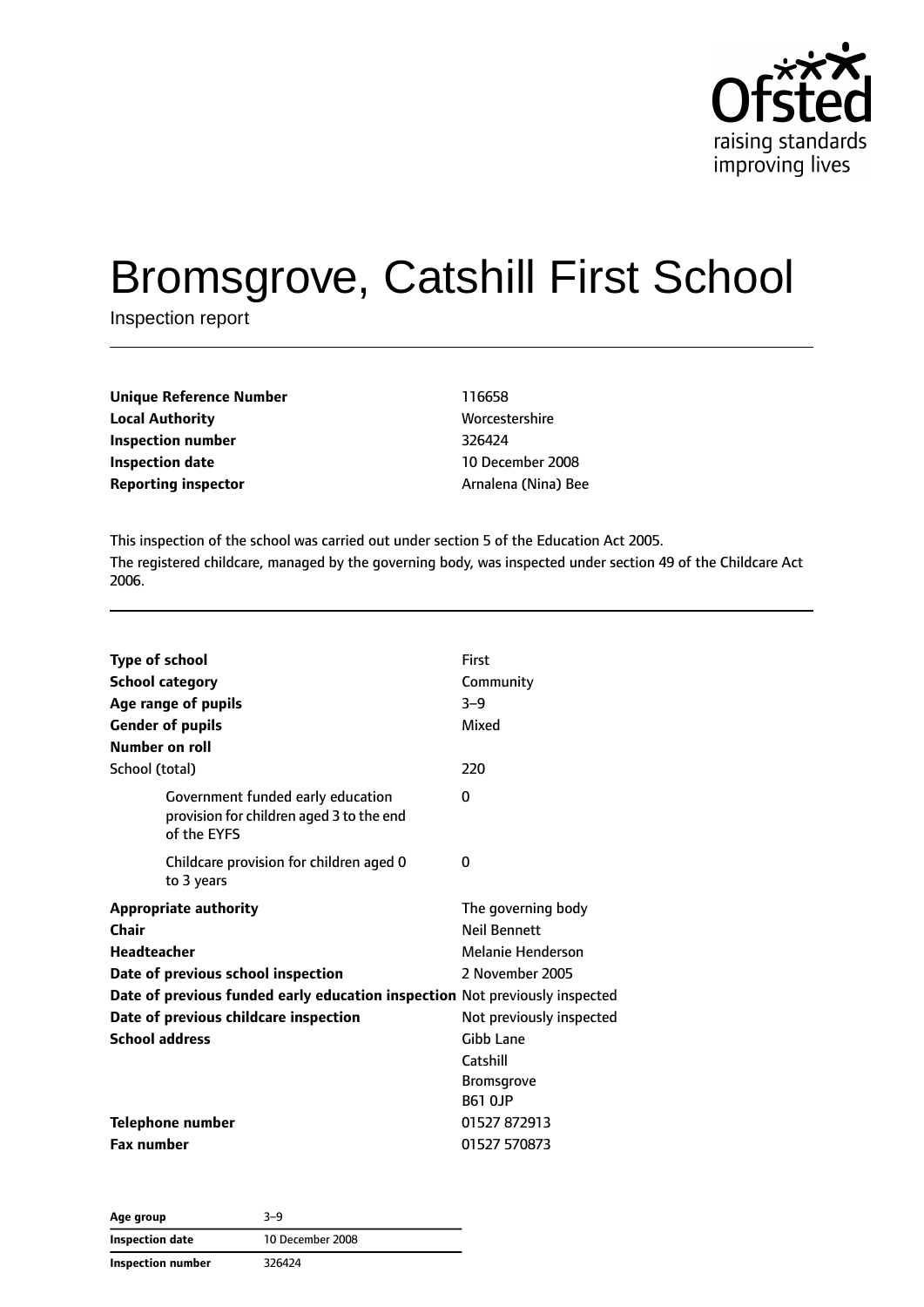.

<sup>©</sup> Crown copyright 2008

Website: www.ofsted.gov.uk

This document may be reproduced in whole or in part for non-commercial educational purposes, provided that the information quoted is reproduced without adaptation and the source and date of publication are stated.

Further copies of this report are obtainable from the school. Under the Education Act 2005, the school must provide a copy of this report free of charge to certain categories of people. A charge not exceeding the full cost of reproduction may be made for any other copies supplied.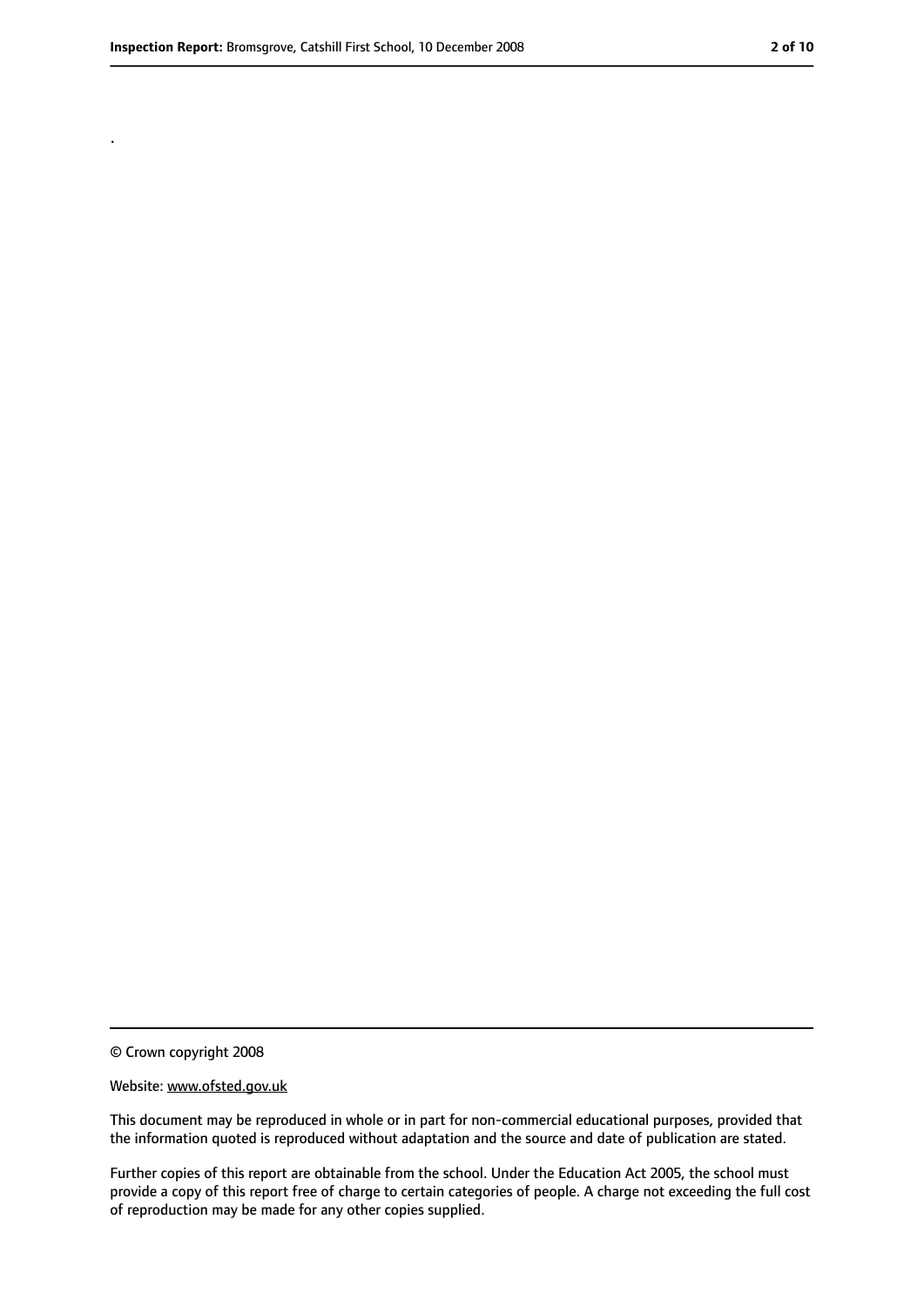### **Introduction**

The inspection was carried out by two Additional Inspectors.

The inspectors evaluated the overall effectiveness of the school including the Early Years Foundation Stage provision (EYFS) and investigated three main issues:

the quality of teaching and learning in reading, writing and mathematics, in all year groups

the usefulness of academic guidance

the involvement of senior leaders and core coordinators in raising achievement and standards in their areas of responsibility.

Evidence was gathered from observing pupils from Nursery to Year 6 at work and at play, discussions with staff, pupils and governors, scrutiny of pupils' work, and analysis of systems used to track pupils' progress and monitor the quality of teaching, school documentation and responses to parents' questionnaires. Other aspects of the work of the school were not investigated in detail, but inspectors found no evidence to suggest that the school's own assessments, as given in its self-evaluation, were not justified and these have been included where appropriate in this report.

### **Description of the school**

Catshill First School is average in size. Almost all pupils come from White British backgrounds. The proportion of pupils who have learning difficulties and/or disabilities is above average. The school provides for children in the Early Years Foundation Stage (EYFS) in a Nursery and Reception class. The on-site childcare provision, The Den, a before and after school club, is managed by an external provider.

### **Key for inspection grades**

| Grade 1 | Outstanding  |
|---------|--------------|
| Grade 2 | Good         |
| Grade 3 | Satisfactory |
| Grade 4 | Inadequate   |
|         |              |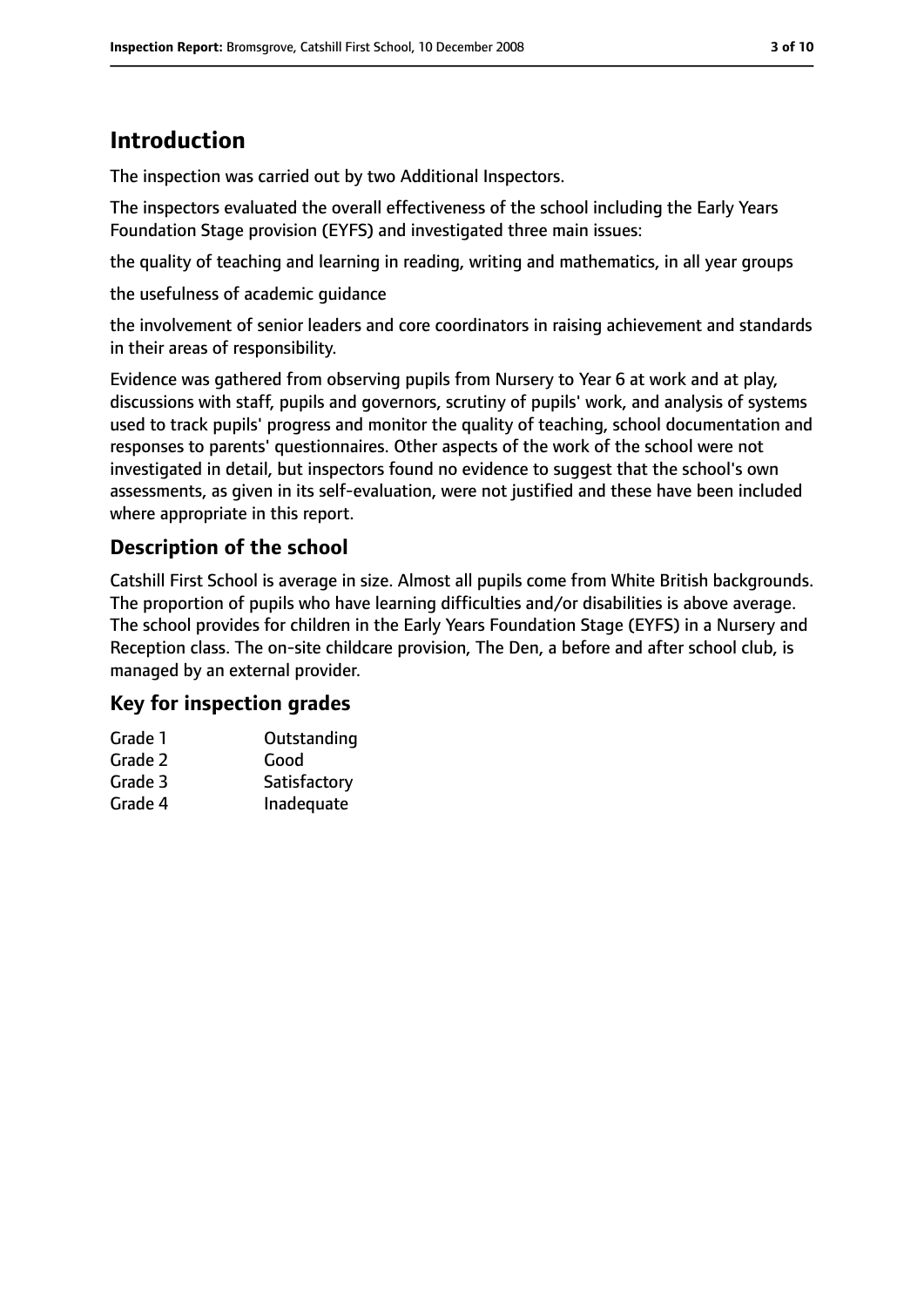### **Overall effectiveness of the school**

#### **Grade: 3**

This very happy, welcoming school provides a satisfactory education for its pupils. Parents are overwhelmingly supportive of everything the school does. One parent represented the views of many when she wrote, 'My children thrive at school and enjoy each day. They have excellent relationships with their teachers and are friends with the whole school.' Pupils in Year 2 spoke enthusiastically about their enjoyment of school. A number of them said. 'Learning is fun and important because it makes you clever.' Pupils attend regularly and attendance is satisfactory. Safeguarding procedures are rigorous and robust and parents are confident that their children are well looked after. The care and pastoral support that pupils receive is good. Pupils with learning difficulties and/or disabilities are very sensitively supported by all staff. As one parent said, 'Pupils' individual needs are very well catered for because all staff are caring and flexible.' Pupils get on well with each other and their behaviour is good. From an early age, they begin to develop a good awareness of different cultures and beliefs. Pupils, in Year 2, spoke maturely about Christianity, Judaism and Hinduism. They are respectful of others, polite and listen attentively while others speak. The jobs pupils are given in and around school are taken very seriously and pupils are keen to help others who are not as fortunate as themselves. They spoke enthusiastically of how the school council instigated the knitting of hats for babies in Africa and the reason for doing this. Although pupils develop good personal and social skills, their satisfactory literacy and numeracy skills by the end of Year 4 means they are satisfactorily prepared for the next stage of their education. Standards at the end of Year 4 are broadly average and achievement is satisfactory overall. Children get off to a good start in the EYFS and they achieve well. This good achievement continues through Years 1 and 2. At the end of Year 2, in 2008, standards were above average in reading and writing and average in mathematics. This shows good improvement from 2007. In Years 3 and 4, progress is not as rapid. Assessment information, for the Year 4 pupils, who left in the summer term, shows that not all pupils made the progress that was expected of them, especially in mathematics. This is now improving and teachers have received extra training in this subject. In addition, the tracking of pupils' progress has improved and progress is now checked more regularly. All staff are involved in making sure pupils are on course to reach their predicted targets, and if not, additional support is given. Currently, in Years 3 and 4, pupils are making satisfactory progress in English and mathematics. The personal, social and health education programme is a strength of the satisfactory curriculum. It enables pupils to develop a good awareness of the need to live a healthy lifestyle and keep themselves safe. Pupils know why they should eat a balanced diet and take regular exercise. The Life Education caravan is a particular favourite of the pupils. They say it is fun and enables them to learn such a lot about their bodies. The good range of out of school clubs, including many sporting activities, promote the need to take regular exercise and are enjoyed by many pupils. Visits successfully promote and reinforce learning in several curriculum areas. Many of these are a result of good links with the church, local schools and with people who work in the local community. The school's contribution to community cohesion is satisfactory. Although positive interactions between learners and staff are successfully encouraged, the quality of teaching and the curriculum does not enable all pupils to achieve as well as they should. Teaching and learning are satisfactory overall. In Years 1 and 2 where it is good, pupils know what they are going to learn because teachers make it clear what is expected of them. Expectations are high in relation to completing tasks and presenting work neatly. Lessons run at a swift pace and all abilities are generally catered for. In all classes, relationships are good and information and communication technology is used well to support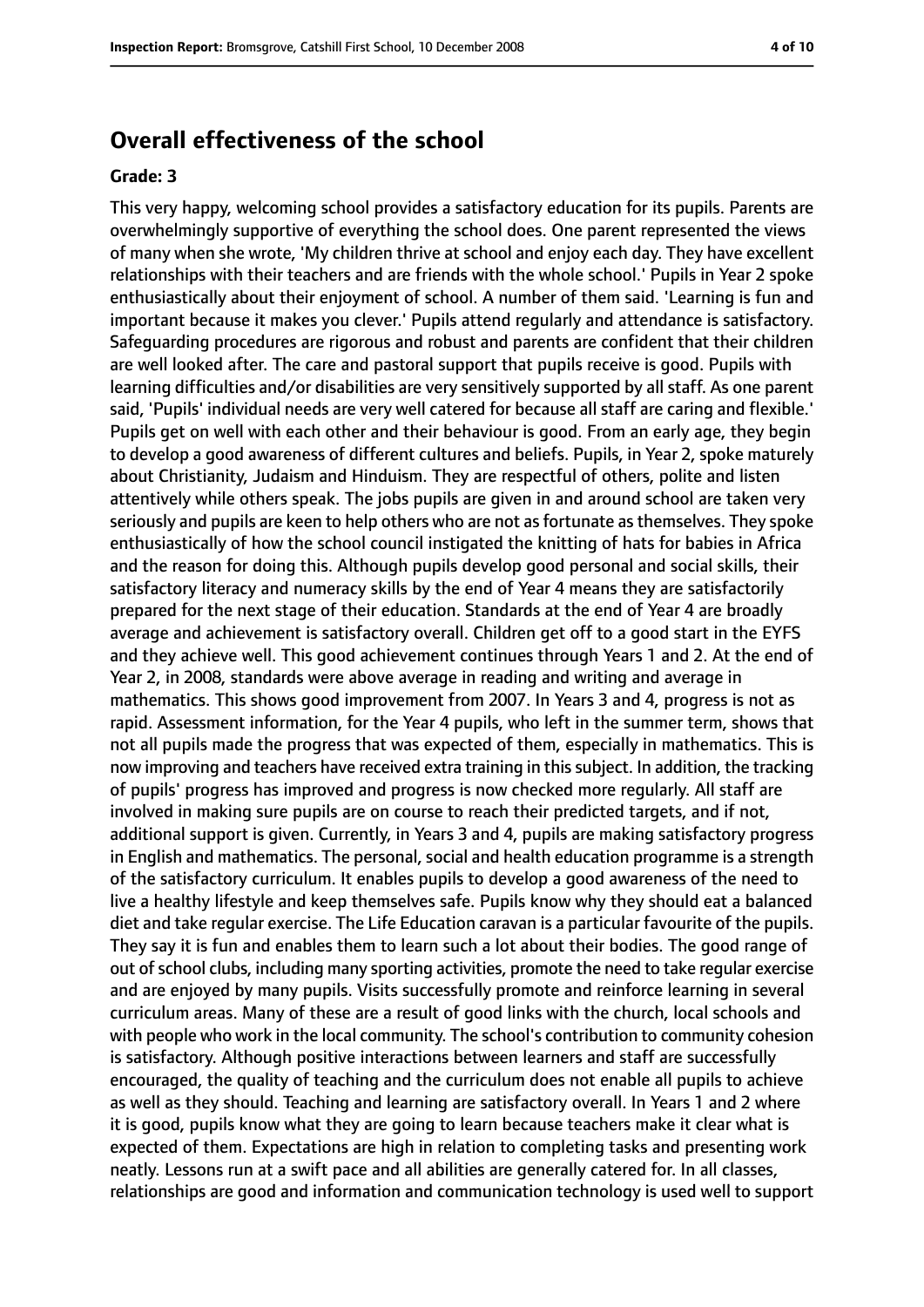learning in many lessons. Classes are generally well resourced and teaching assistants effectively contribute to the learning in lessons. Occasionally, activities are not well matched to the different abilities within the classes because teachers do not use assessment information accurately when they plan their lessons. In Years 3 and 4, teachers' planning does not always ensure that higher attaining pupils are sufficiently challenged, especially in mathematics and writing. Expectations in relation to the presentation of work are sometimes too low. Much of the teachers' marking is good and informs pupils what they need to do to improve. However, this varies from class to class and subject to subject. Lower attaining pupils in all classes occasionally need more guidance. Most pupils have a good idea of their literacy and numeracy targets and say they help them to improve. The best marking refers to these targets and shows the pupils how near they are to reaching them. The headteacher provides good leadership and has a clear idea of the strengths and weaknesses in the school. She values the work of all adults and this results in everyone working well together as a team. The role of the senior leaders and core coordinators is developing but this has been hindered through staff absences. Also, some core subject coordinators have only recently been appointed. Their monitoring role, as well as that of the coordinator for special educational needs, is not yet effective enough to bring about the necessary change to raise achievement, particularly in writing and mathematics in Years 3 and 4. The recently improved system for tracking pupils' progress has yet to fully influence pupils' standards. The monitoring of teaching is not rigorous enough and so weaknesses in teaching remain. Nevertheless, the school has made good progress in relation to the issues they were left with during the previous inspection. Governors are fully involved in the work of the school and so they are able to support and challenge the school well. These successes show that the school's capacity to improve further is satisfactory.

### **Effectiveness of the Early Years Foundation Stage**

#### **Grade: 2**

Teaching is good. Parents are pleased with how well their children learn. They say that children who need additional help are well supported and that higher attaining children are effectively challenged. They are right and as a result, children learn well. No opportunities are missed to promote the need to get along with each other and the importance of listening when adults and other children are talking. Behaviour is good as children play and work alongside each other. Children in the Nursery were seen playing, with great enjoyment, in their secure outside area. They spoke wisely about road safety as they rode bikes safely, stopping sensibly at the zebra crossing when someone wanted to cross the road. Reception children were well supported by adults and worked hard as they developed their understanding of letter sounds and blends. Occasionally, as children start to write, there is too little emphasis on the need to write letters correctly, especially when they write their own names. Levels of attainment on entry to school are below those expected for their ages, particularly in the development of speech and language skills and mathematical skills. Children make good progress and, by the time they start in Year 1, children are above average in most areas, apart from some elements of reading, writing and mathematics. There are good arrangements to ensure health and safety and children's personal development. For example, from the earliest age, they are encouraged to have a go at putting on their coats and doing them up when the weather is cold, while adults are always at hand to give appropriate support when necessary. A well-planned curriculum enables children to experience a good balance between adult-led activities and those that they choose themselves. Adults effectively plan and organise each day so that sessions run smoothly. The EYFS is well led and managed. All adults who work in the Nursery and Reception classes have a good understanding of how young children learn.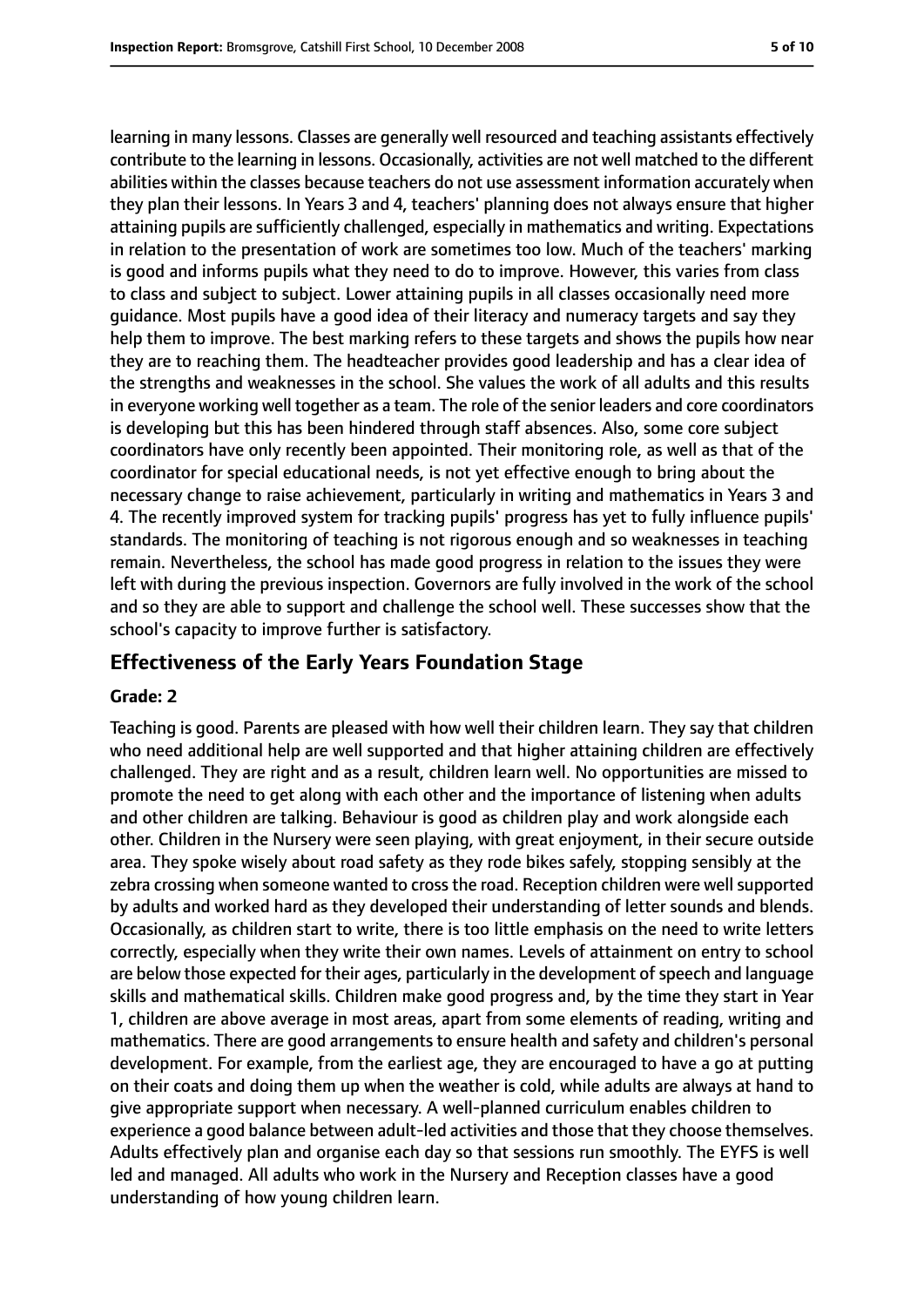### **What the school should do to improve further**

- Improve the quality of teaching in Years 3 and 4 so that higher attaining pupils are consistently challenged, especially in mathematics and writing, and teachers develop higher expectations regarding the presentation of pupils' work.
- Develop the role of the core subject coordinators and the special educational needs co-ordinator so monitoring is focused sharply on improving achievement.

A small proportion of schools whose effectiveness is judged as satisfactory but which have areas of underperformance will receive a monitoring visit from an Ofsted inspector before their next section 5 inspection.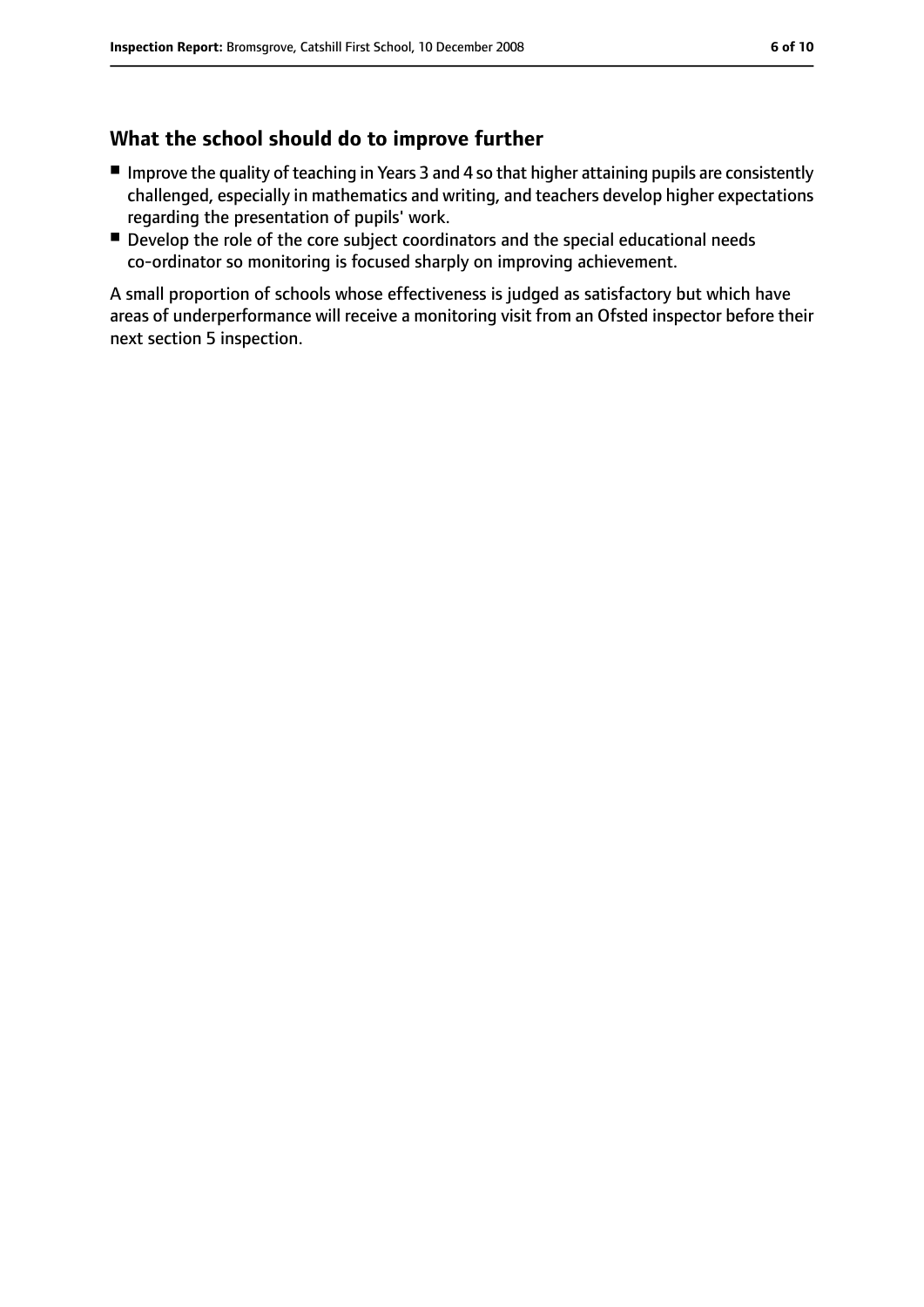**Any complaints about the inspection or the report should be made following the procedures set out in the guidance 'Complaints about school inspection', which is available from Ofsted's website: www.ofsted.gov.uk.**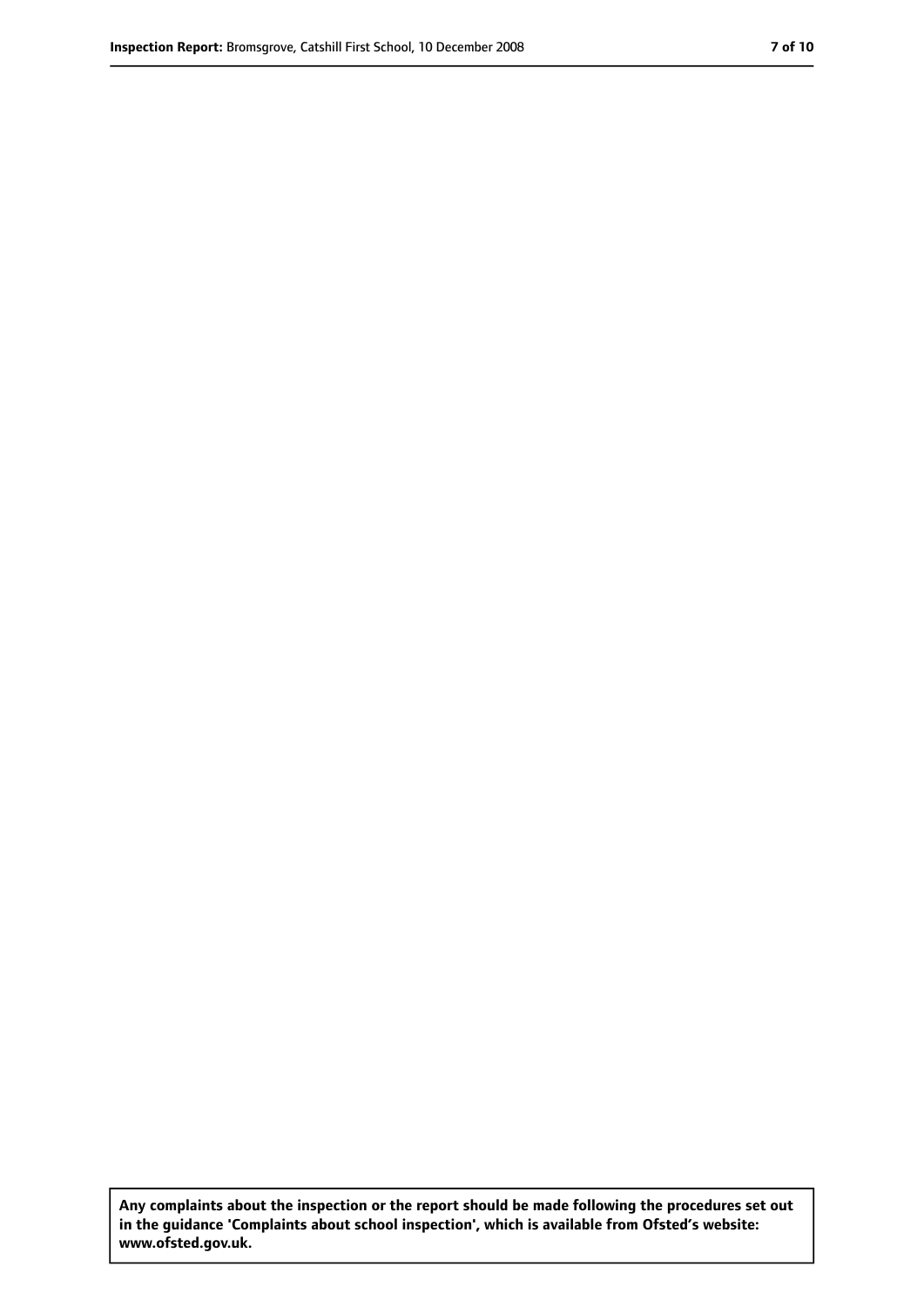# **Inspection judgements**

| Key to judgements: grade 1 is outstanding, grade 2 good, grade 3 satisfactory, and | School  |
|------------------------------------------------------------------------------------|---------|
| arade 4 inadequate                                                                 | Overall |

### **Overall effectiveness**

| How effective, efficient and inclusive is the provision of<br>education, integrated care and any extended services in meeting the<br>needs of learners? |     |
|---------------------------------------------------------------------------------------------------------------------------------------------------------|-----|
| Effective steps have been taken to promote improvement since the last<br>inspection                                                                     | Yes |
| How well does the school work in partnership with others to promote learners'<br>well being?                                                            |     |
| The capacity to make any necessary improvements                                                                                                         |     |

### **Effectiveness of the Early Years Foundation Stage**

| How effective is the provision in meeting the needs of children in the<br><b>EYFS?</b>       |  |
|----------------------------------------------------------------------------------------------|--|
| How well do children in the EYFS achieve?                                                    |  |
| How good are the overall personal development and well-being of the children<br>in the EYFS? |  |
| How effectively are children in the EYFS helped to learn and develop?                        |  |
| How effectively is the welfare of children in the EYFS promoted?                             |  |
| How effectively is provision in the EYFS led and managed?                                    |  |

### **Achievement and standards**

| How well do learners achieve?                                                                               |  |
|-------------------------------------------------------------------------------------------------------------|--|
| The standards <sup>1</sup> reached by learners                                                              |  |
| How well learners make progress, taking account of any significant variations<br>between groups of learners |  |
| How well learners with learning difficulties and/or disabilities make progress                              |  |

<sup>&</sup>lt;sup>1</sup>Grade 1 - Exceptionally and consistently high; Grade 2 - Generally above average with none significantly below average; Grade 3 - Broadly average to below average; Grade 4 - Exceptionally low.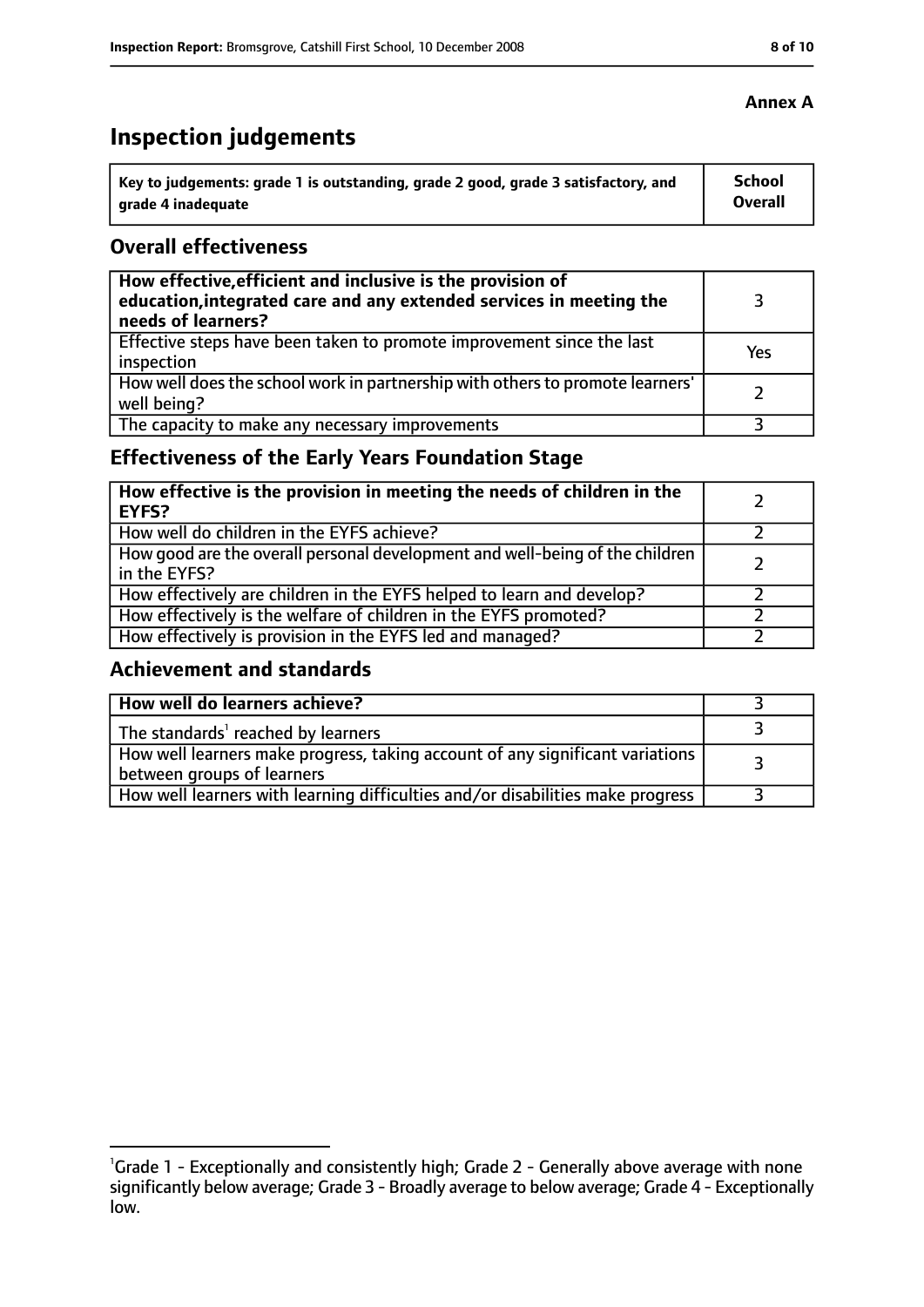### **Personal development and well-being**

| How good are the overall personal development and well-being of the<br>learners?                                 |  |
|------------------------------------------------------------------------------------------------------------------|--|
| The extent of learners' spiritual, moral, social and cultural development                                        |  |
| The extent to which learners adopt healthy lifestyles                                                            |  |
| The extent to which learners adopt safe practices                                                                |  |
| The extent to which learners enjoy their education                                                               |  |
| The attendance of learners                                                                                       |  |
| The behaviour of learners                                                                                        |  |
| The extent to which learners make a positive contribution to the community                                       |  |
| How well learners develop workplace and other skills that will contribute to<br>their future economic well-being |  |

## **The quality of provision**

| How effective are teaching and learning in meeting the full range of<br>learners' needs?                |  |
|---------------------------------------------------------------------------------------------------------|--|
| How well do the curriculum and other activities meet the range of needs and<br>  interests of learners? |  |
| How well are learners cared for, quided and supported?                                                  |  |

### **Leadership and management**

| How effective are leadership and management in raising achievement<br>and supporting all learners?                                              |     |
|-------------------------------------------------------------------------------------------------------------------------------------------------|-----|
| How effectively leaders and managers at all levels set clear direction leading<br>to improvement and promote high quality of care and education |     |
| How effectively leaders and managers use challenging targets to raise standards                                                                 |     |
| The effectiveness of the school's self-evaluation                                                                                               | 3   |
| How well equality of opportunity is promoted and discrimination eliminated                                                                      | 3   |
| How well does the school contribute to community cohesion?                                                                                      | 3   |
| How effectively and efficiently resources, including staff, are deployed to<br>achieve value for money                                          | 3   |
| The extent to which governors and other supervisory boards discharge their<br>responsibilities                                                  |     |
| Do procedures for safequarding learners meet current government<br>requirements?                                                                | Yes |
| Does this school require special measures?                                                                                                      | No  |
| Does this school require a notice to improve?                                                                                                   | No  |